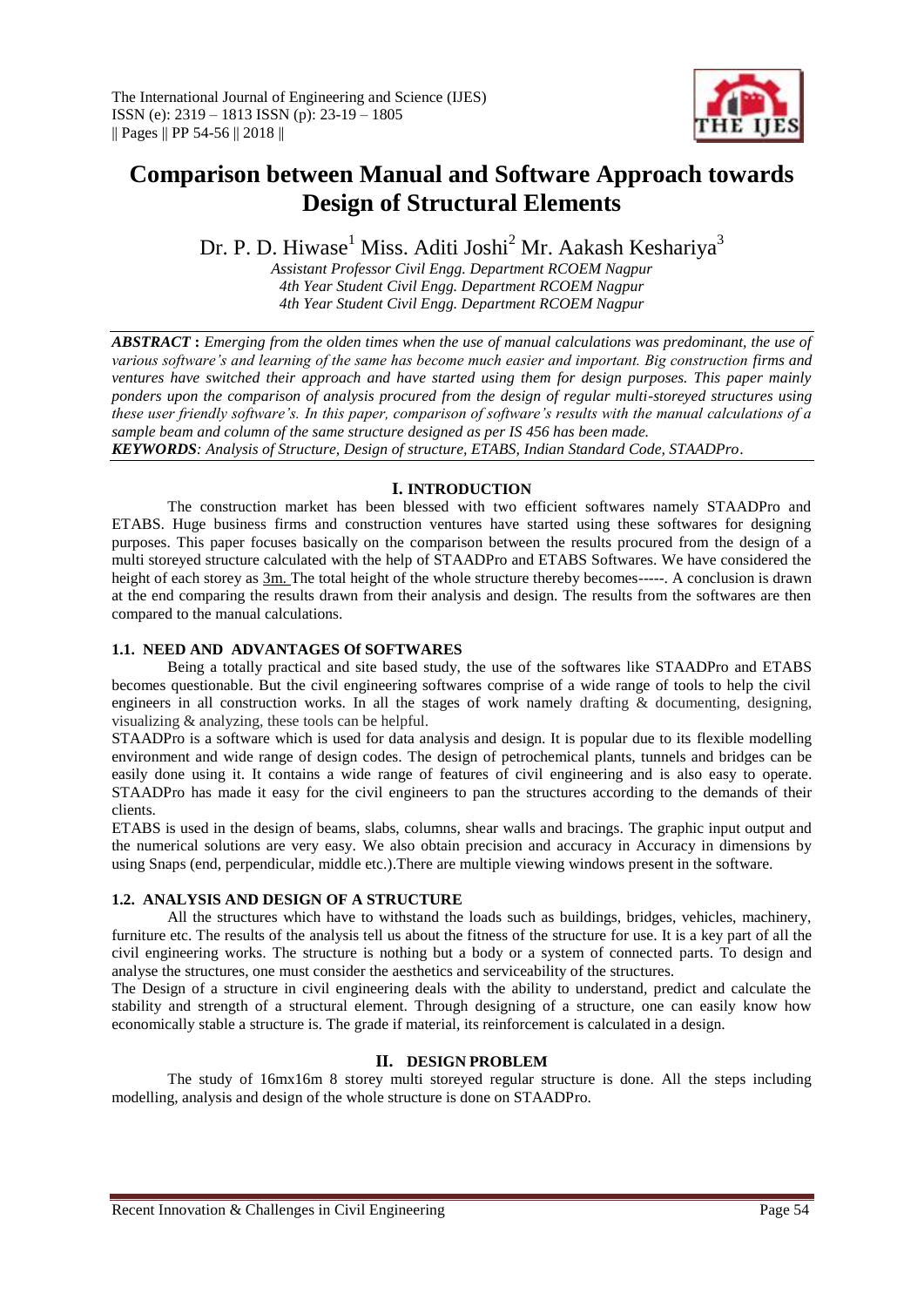

# **2.1.1. PRIMARY DATA**

Length x Breadth = 16mx16m, No. of Storey = 8,Storey Height =  $3m$ ,Beam =  $450mm \times 450mm$ , Column 1-4 storeys = 750mmx750mm, Column 6-8 storeys = 600mmx600mm, Slab thickness = 120mm,  $Support conditions = Fixed, Beam Release = Axial force$ 

## **2.1.2. LOADING PATTERN CONSIDERATION:**

Different types of loads which are acting on this structure are Dead Lload (DL), Live Load (LL) and earthquake Load (EL).

Here, DL=Self weight of the structure+ Floor finish+ Wall loads

Live load considered is 2.8KN/sq.m .The soil type on site is of type II.The response reduction factor is 4. The importance factor consideration is 1.daming percentage is 5% and the time period determined is 0.55sec.

## **2.1.3. RESULTS AND DISCUSSION**

Given below are there results obtained from vertical reactions of a sample node for different loads

| Maximum Deflection at the roof without shear wall |                 |              |  |  |
|---------------------------------------------------|-----------------|--------------|--|--|
| Loading                                           | <b>STAADPro</b> | <b>ETABS</b> |  |  |
| DL                                                | 1025.23KN       | 1024.65.KN   |  |  |
| LL.                                               | 170.45KN        | 169.98KN     |  |  |
| EQ(Along Length)                                  | 153.676KN       | 145.87KN     |  |  |
| EQ(Along Breadth)                                 | 153.676KN       | 145.87KN     |  |  |

## **Table 2: Results using STAADPro and ETABS**

**Table 2**: Results using STAADPro and ETABS

| <b>TABLE 3: BENDING MOMENT AND SHEAR FORCE OF A SAMPLE COLUMN</b> |  |  |
|-------------------------------------------------------------------|--|--|
|                                                                   |  |  |

| Loading            |                 | Fx     | Fv     | Fz       | Mx | Mv     | Mz     |
|--------------------|-----------------|--------|--------|----------|----|--------|--------|
| Dead load          | <b>STAADPro</b> | 195.23 | 15.789 | 15.789   |    | 24.56  | 24.56  |
|                    | <b>ETABS</b>    | 193.65 | 14.31  | 14.31    |    | 24.235 | 24.235 |
| Live Load          | <b>STAADPro</b> | 26.432 | 2.92   | 2.92     |    | 4.78   | 4.78   |
|                    | <b>ETABS</b>    | 26.22  | 3.88   | 3.88     |    | 5.55   | 5.55   |
| EQ (Along Length)  | <b>STAADPro</b> | 10.452 | 6.45   |          |    |        | 7.245  |
|                    | <b>ETABS</b>    | 11.76  | 7.43   | $\Omega$ |    |        | 7.123  |
| EQ (Along Breadth) | <b>STAADPro</b> | 10.452 | 6.45   | $\Omega$ |    |        | 7.245  |
|                    | <b>ETABS</b>    | 11.76  | 7.43   | $\Omega$ |    |        | 7.123  |

# **2.1.5 TABLE 4: RESULTS OF DESIGN OF A SAMPLE**

#### **Total Reinforcement (sq.mm) Column and Beam section**

| <b>Section</b>     | <b>Beam</b> | Column |
|--------------------|-------------|--------|
| STAADPro           | 814         | 2660   |
| <b>ETABS</b>       | 760         | 2660   |
| Manual Calculation | 715         | 2660   |

Recent Innovation & Challenges in Civil Engineering Page 55